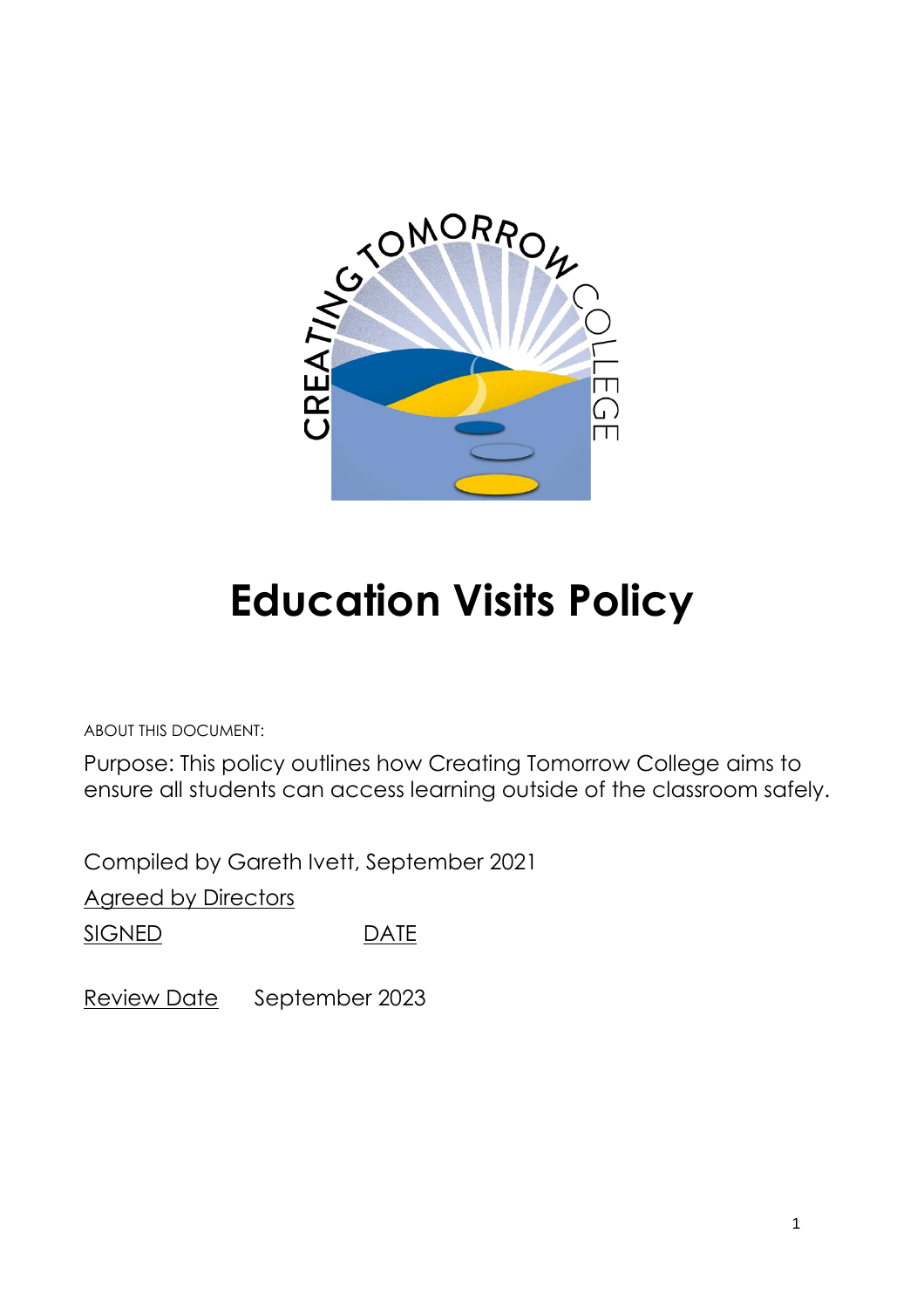# **Wellbeing in our Trust**

We are all affected by poor physical and mental health at times during our lives and it is important the appropriate support is available in a timely manner.

Health and wellbeing is everyone's responsibility and we encourage an open and honest culture whereby anyone can discuss any issues they may have.

The Trustees of Creating Tomorrow take the health and wellbeing of all employees seriously and are committed to supporting our staff. The Trustees ensure that support for staff is available through:

Effective line management

Commitment to reducing workload

Supportive and professional working environments

Employee support programs

CIC (confidential counselling support available through Perkbox account).

The Teacher Support Line telephone number 08000 562561 or website [www.teachersupport.info](http://www.teachersupport.info/)

## **Introduction**

Students can derive a good deal of educational benefit from taking part in visits with theschool. In particular they have the opportunity to undergo experiences not available in the classroom. Visits help develop a student's investigative skills and longer visits in particular encourage greater independence.

This guide is designed to help ensure that the students and staff stay safe and healthy on school visits.

**Director of College – Carole Frizzell-Wilson**

**Educational Visits Coordinator (EVC) – Ben Childs**

**IF THE PROCEDURES ARE NOT FOLLOWED THEN THE VISIT WILL NOT BE AUTHORISED AND WILL NOT BE ALLOWED TO TAKE PLACE.** Failure to follow procedures could also lead to disciplinary procedures.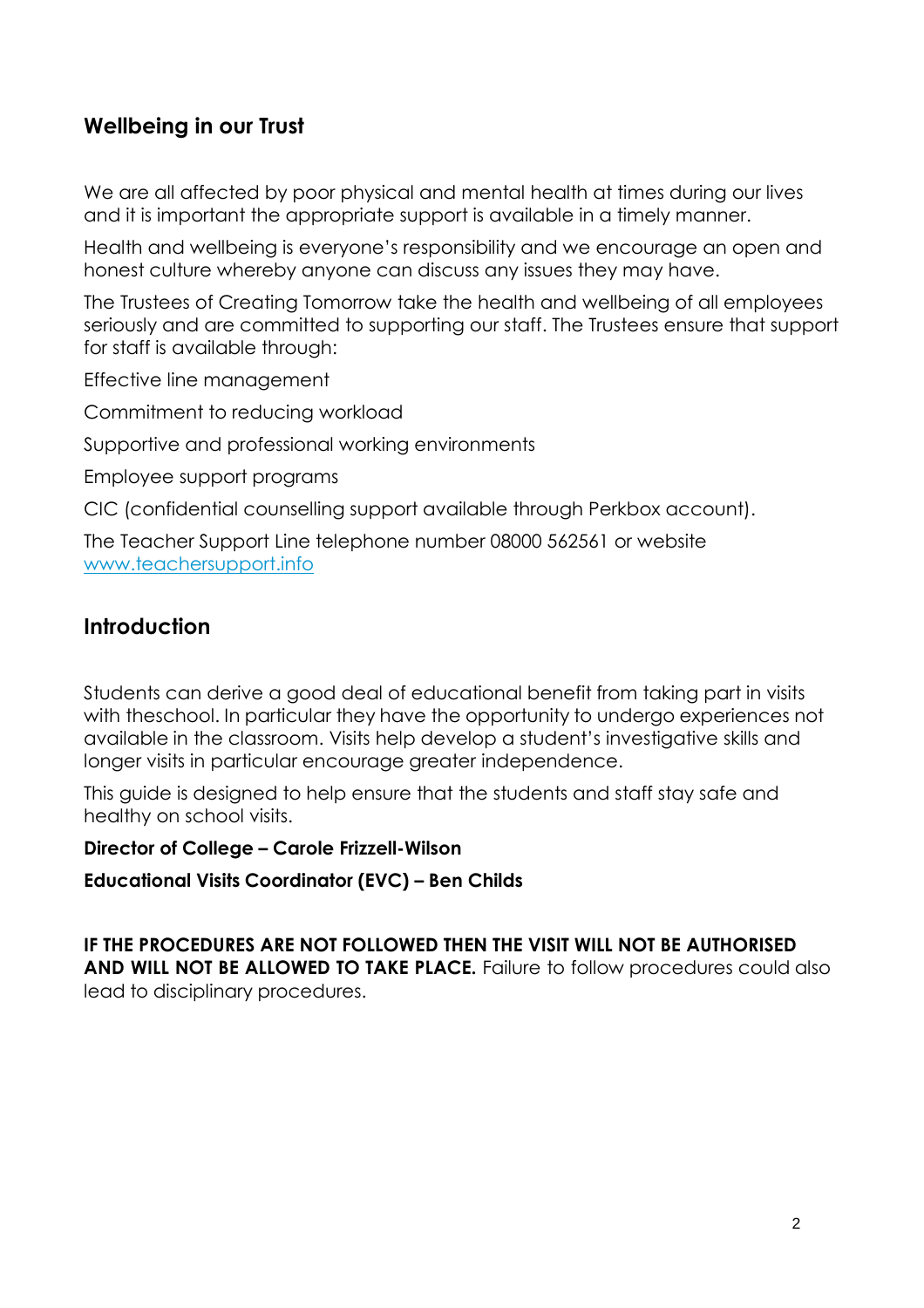# **Offsite Visits, Field Studies and Outdoor Education Guidelines Educational Visits Policy**

This policy is written to help you complete the process so that we can identify hazards and minimise risks. It is important to identify which of the following visits/activities it is and ensure the appropriate planning and preparation is undertaken.

## **There are 3 Zones of visits - A, B, C**

**'A' VISITS** - Include, journeys and environmental studies for which the element of risk is similar to those encountered in daily life.

Environmental and country walks-local (E)

Field studies – non technical (E)

Historic sites-local (E)

Local sports visits (E)

Sites of commercial interest (E)

Everyday type of visit/ activities in local area/ - corner shop, Tesco, Town Centre, Garden Centre, Bowling, use of the grass area next to the school etc

**'B' VISITS-** Higher risk activities which require that the leader has undergone an additional familiarisation process or induction, specific to the visit and / or location. The leader will be approved as competent by the LA or by the EVC following LA guidance. Where appropriate a National Governing Body Award (such as Basic Expedition Leadership Award or NVQ in Activity Leadership) will be a measure of competence. **(Permission needed from EVC in advance of trip).**

Camping – not in remote locations – D of E

Cycling – on roads or off road terrain not in remote locations

Farm visits

Low level initiative challenges

**Orienteering** 

Swimming lessons in off-site swimming pools

Zoo visits

Visits to cities- e.g. Milton Keynes, B'ham, London

Visits to theme parks e.g. Drayton Manor Park

**'C VISITS'**-. Potentially hazardous activities.

It includes Over-seas visits which includes the Isle of Wight.

#### **Approval needed from Outdoor Education Advisor Cambridgeshire via EVC**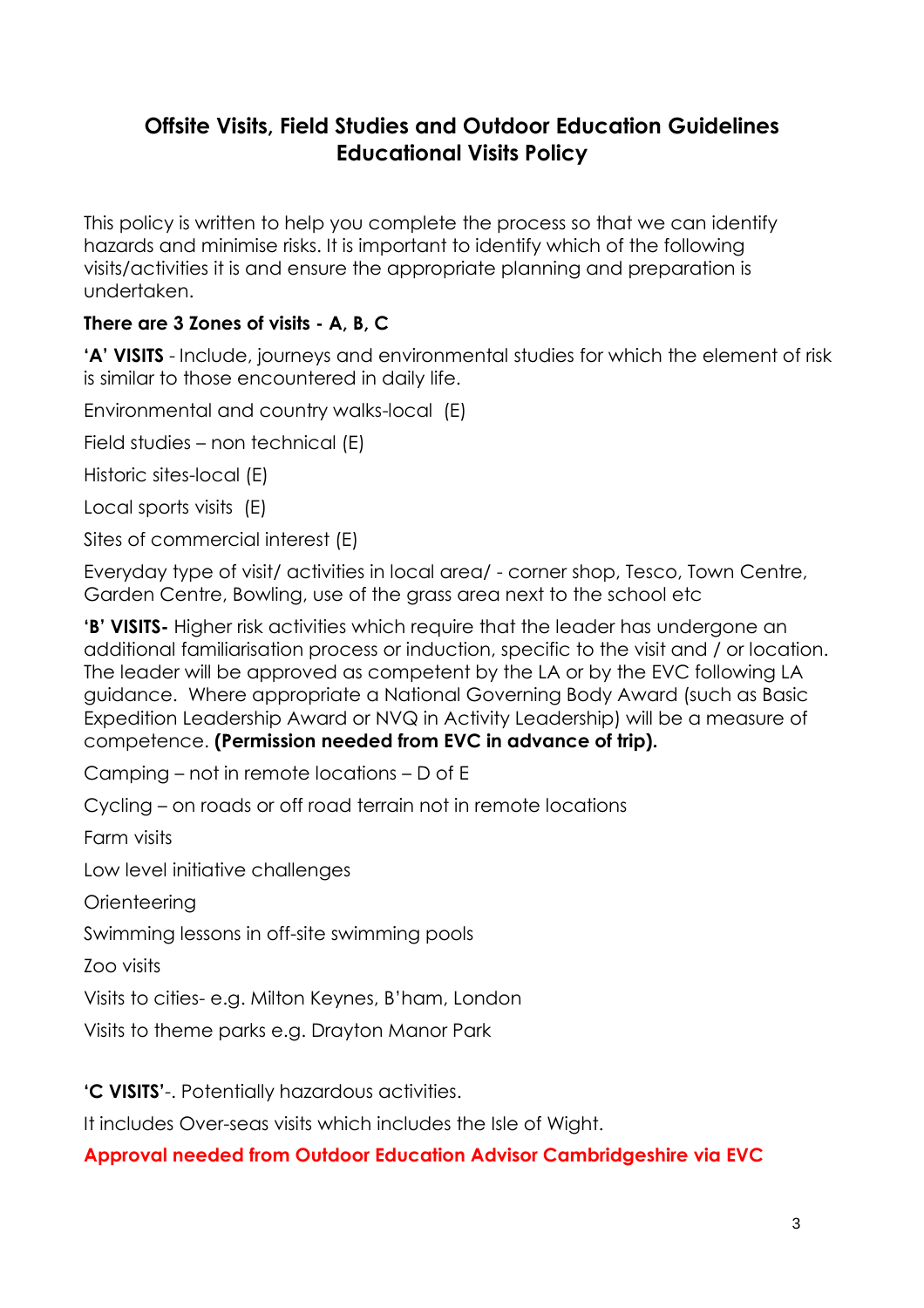# **Planning and Preparation**

This is crucial to safety and educational effectiveness. On the few occasions when things do go wrong the cause can almost always be traced back, to at least some extent, to faults in planning.

**It is essential that formal planning takes place before setting off on ANY visit.** This involves considering the dangers and difficulties that may arise and making plans to reduce them.

The **Diector of College – whose agreement must be obtained** and who is **responsible** for planning visits – **will often delegate the detailed planning to the organiser of the visit** or the **group leader.**

### **PROCEDURES TO FOLLOW WHEN PLANNING ANY OFF-SITE TRIP**

You should be aware that the school policy and procedures should be adhered to

#### **Zone A- local everyday visits/activities:**

Check with EVC if Risk Assessment for activity is in place for those visits marked (E)

Complete Evolve form online- Google-Evolve Cambridgeshire if EVC indicates that this is necessary. This includes attaching letters to parents/carers, risk assessments and an itinerary of the visit if applicable.

Ensure the offsite visits form is completed when leaving site

Follow RULES and PROCEDURE

#### **Zone B – planned visits further afield:**

Complete Evolve form online- Google-Evolve Cambridgeshire. This includes attaching letters to parents/carers, risk assessments and an itinerary of the visit.

Follow RULES and PROCEDURE

#### **Zone C - planned higher risk visits/activities:**

Check with EVC if your trip meets this status. If so it requires LA Approval which is done through the Evolve process by the EVC.

Complete Evolve form online- Google-Evolve Cambridgeshire. This includes attaching letters to parents/carers, risk assessments and an itinerary of the visit.

Follow RULES PROCEDURE

#### **PLEASE ENSURE YOU HAVE PERMISSION FOR AN OFF-SITE VISIT BEFORE YOU SEND A LETTER HOME. THIS INCLUDES COST IMPLICATIONS. SLT TO APPROVE LETTER.**

Off-site educational residential visits require the approval of the Diector of College, governors and the Local Authority (LA) and therefore at least a terms notice is required.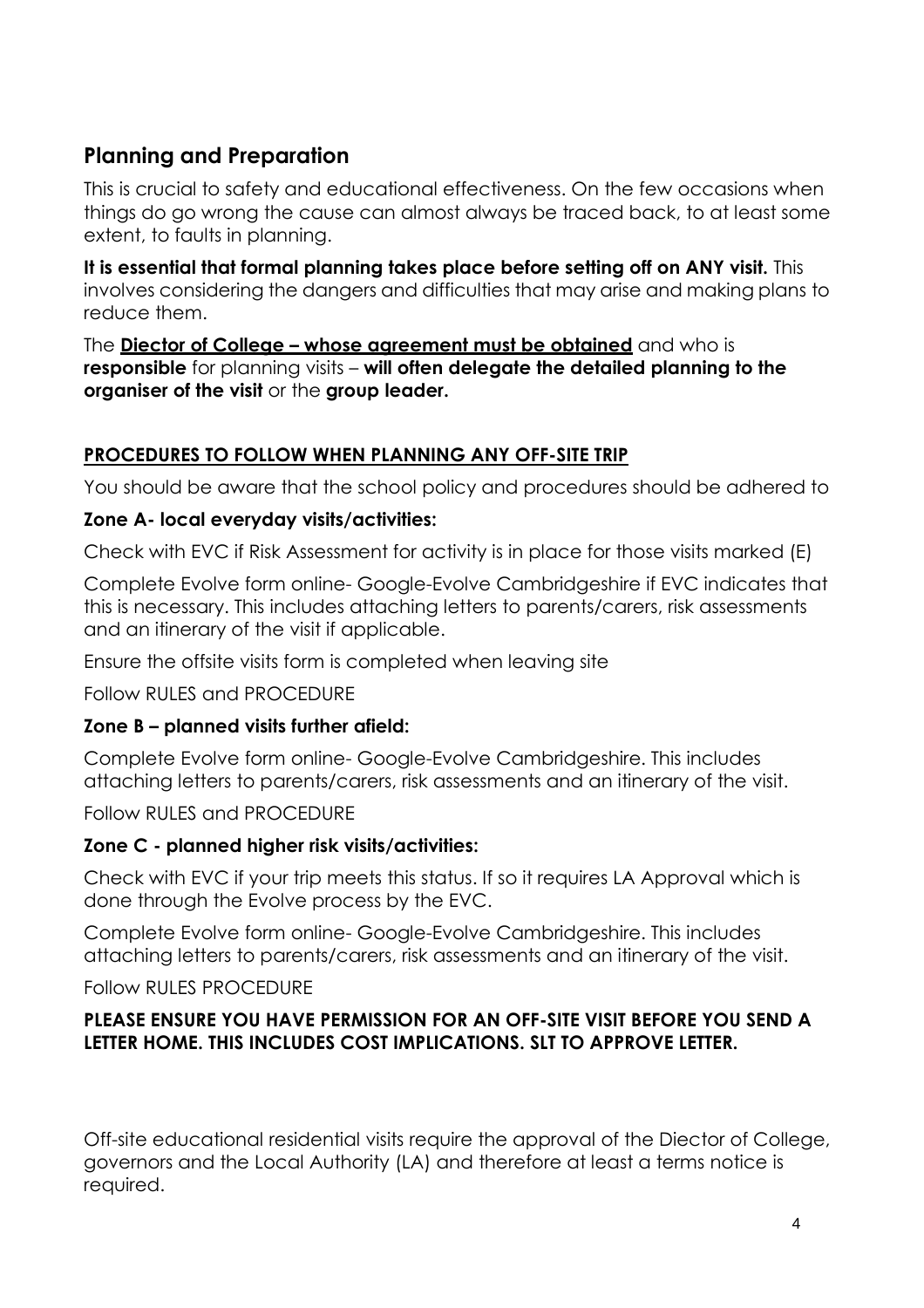The aims of all visits should be clearly established from the outset – Why are we doing this? What will it achieve? Who will benefit from it? Will it be worth doing – do the expected outcomes justify the means?

You should discuss the outlines of proposed trips with one or more colleagues and with the Phase leader. This will enable ideas to be shared and supplemented.

# **Risk Assessment**

The language of risk assessment requires an understanding and use of two essential definitions:

**"Hazard"** means anything that can cause harm.

- **"Risk"** is the possibility that someone will be harmed by the hazard.
- **"Control"** is how to manage the risk and/or hazard.

**Risk assessments are carried out by the Visit leader.** Assessments should be completed well before the visit and **should be approved by the EVC and then signed-off by the Headteacher/delegated SLT member.**

A formal assessment of the risks that might be met on a visit should have the aim of preventing the risks or reducing them. Students and staff must not be placed in situationswhich expose them to an unacceptable level of risk. **Safety must always be the prime consideration. NB. If the risks cannot be contained, then the visit must not take place.**

The risk assessment should be based on the following considerations:

What are the hazards?

Who might be affected by them?

What safety measures need to be in place to reduce risks to an acceptable level?

Can the group leader put the safety measures in place?

What steps will be taken in an emergency?

At Creating Tomorrow College the risk assessment findings are recorded in written form using the class risk assessment pro-forma. All staff who may be group leaders **(EVL)** of off-site visits **MUST** be familiar with the forms.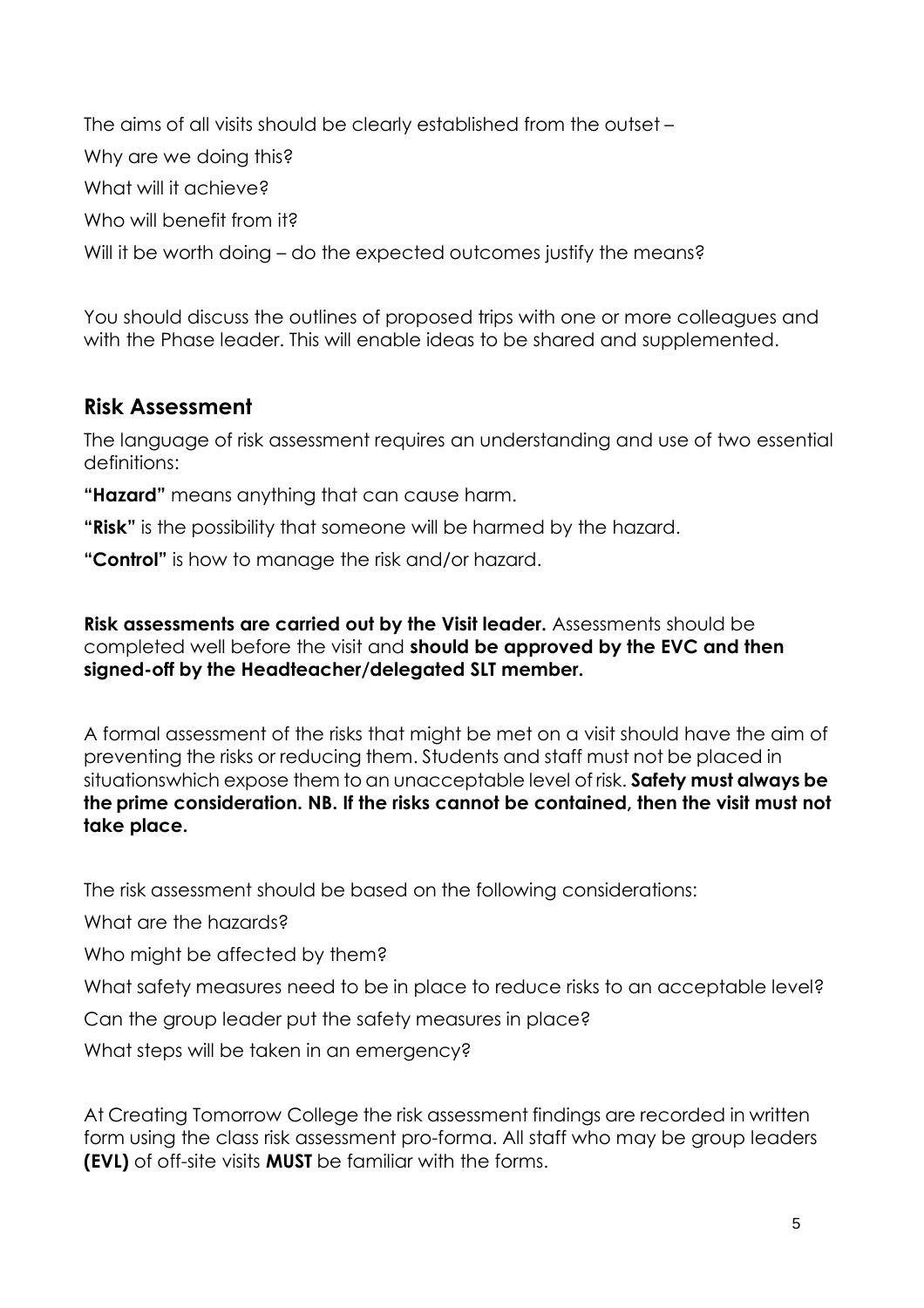The Visit Leader **MUST** share copies of the risk assessments with all staff going and get them to readand sign a copy stating that they have read and understood.

# **PRE-VISIT**

A pre-visit **must** be made by the Visit Leader who is to lead a group on a visit, (including residentials) to the location even if the location is familiar to them.

### **The Visit Lead must:**

Ensure at first hand that the venue is suitable to meet the aims and objectives of the school visit.

Ascertain if it has the LOtC mark or other quality marks which might suggest the venue is appropriate

Obtain advice from the manager regarding evacuation policy/first aid, etc.

Assess potential areas and levels of risk and have a copy if parents wish to scrutinise.

Ensure that the venue can cater for the needs of the students and staff in the group and ensure they are fully aware of the levels of need of our students.

Become familiar with the area before taking a group of students there.

#### **If using a provider, research them appropriately:**

Do the values and ethos of the provider match your expectations?

Is there a clear understanding about the responsibility for supervision at all times during the visit?

What are the respective roles of provider staff and your staff?

What provision will be made for our students' special needs?

How flexible is the programme to meet changing circumstances?

#### **YOU HAVE A DUTY OF CARE TO ENSURE THAT ANY PROVIDER YOU USE MEETS ACCEPTABLE STANDARDS.**

When using external providers and facilities ensure you have read National Guidance from OEAP (https://oeapng.info).

**First Aid**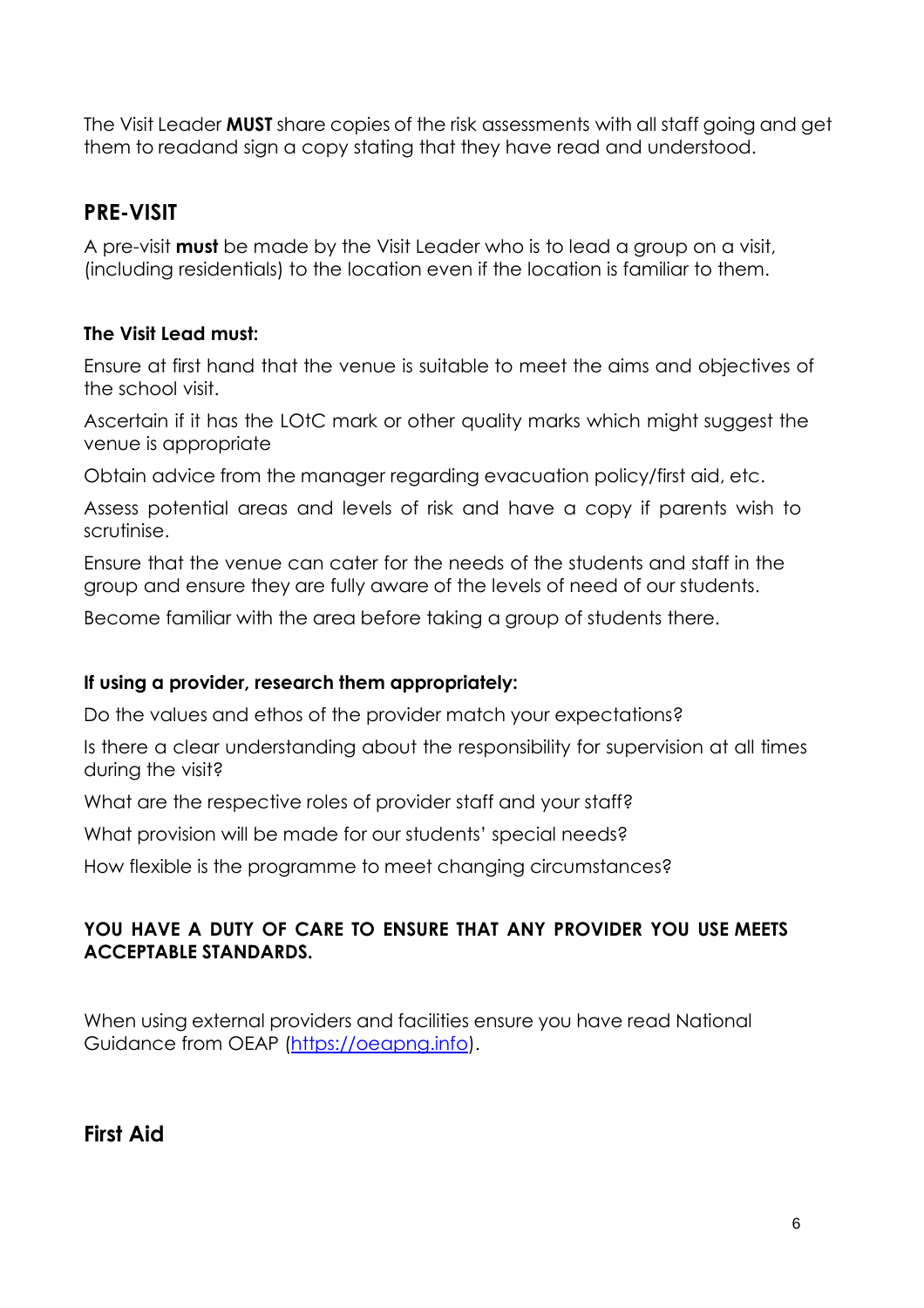**First Aid should form part of the risk assessment**. Before undertaking any off-site activities, the Visit Leader should assess what level of first aid might be needed.

On any kind of visit there must be one member of school staff or place of visits staff with an up to date first aid qualification or if within walking distance from school a designated member of school staff.

**For residential visits at least one of the group's staff to be a fully-trained first- aider.** The person given designated responsibility for administering any regular medication will hold a copy of **medication details** for all students involved with the visit**.**

All adults in the group should know how to contact the emergency services.The **minimum** first aid provision for a visit is:

A suitably stocked first aid box or pack.

A person appointed to be in charge of first aid arrangements.

Other considerations when considering first aid should include:

The number in the group and the nature of the activity.

The likely injuries and how effective first aid would be.

The distance of the nearest hospital.

First aid should be available and accessible at all times.

# **Ratios**

It is important to have a high enough ratio of adults to students for any visit. The factors to take into consideration include:

Sex, age and ability of the group.

Students with special educational or medical needs.

Nature of activities.

Experience of adults in off-site supervision.

Duration and nature of the journey.

Type of any accommodation.

Competence of staff, both general and on specific activities.

Requirements of the organisation/location to be visited.

Competence and behaviour of the students.

First aid cover.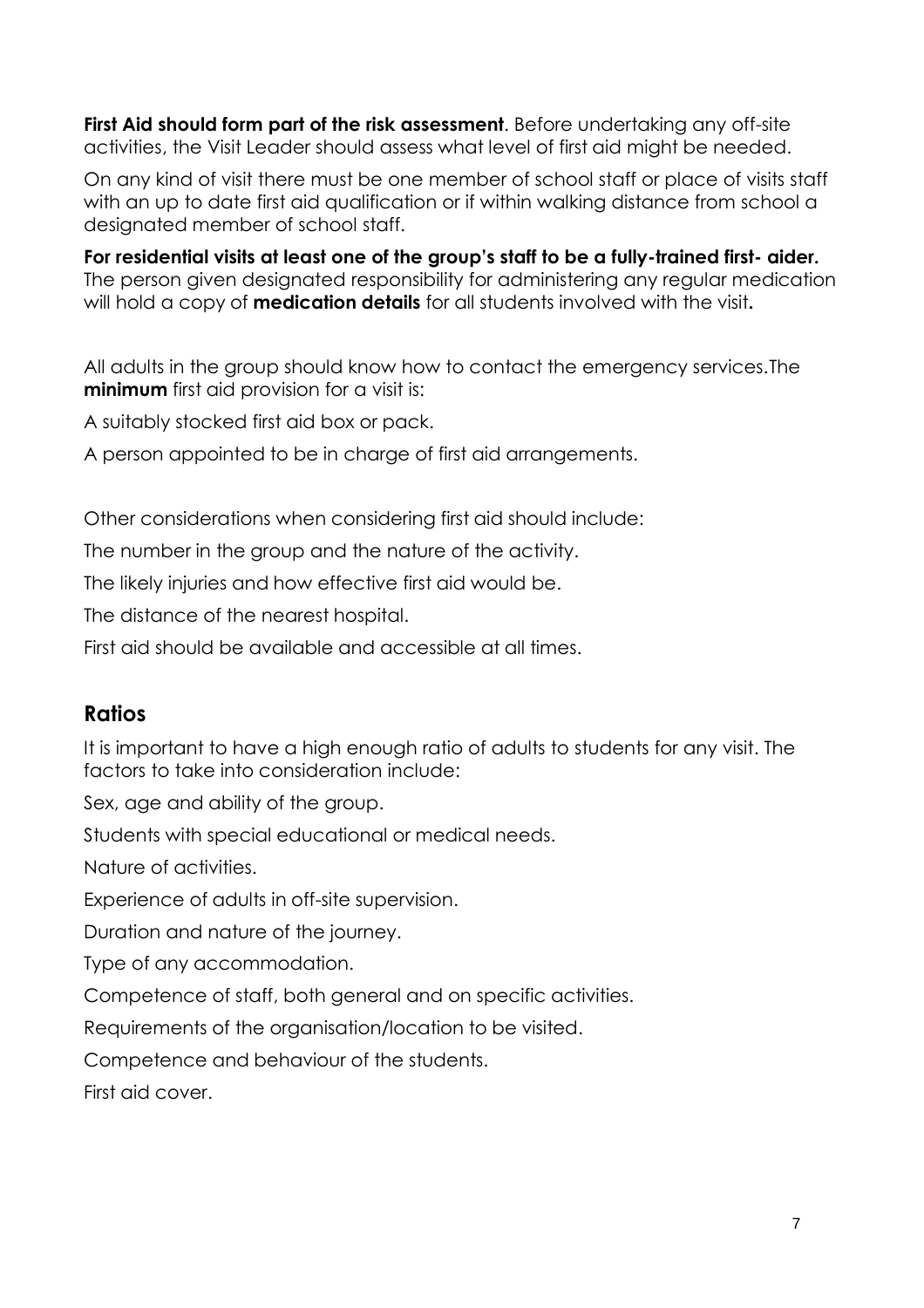At our school, due to the complex special needs, it is vital that the Visit Leader speaks to the students' class staff and finds out potential risks when going off-site in order to appropriately staff the visit.

# **Residential Visits**

Other issues for the Visit Leader to consider include the following:

The leader should obtain a floor plan of the rooms reserved for the group's use in advance.

There must be separate male and female sleeping/bathroom facilities for students and adults.

The immediate accommodation area should be exclusively for the group's use.

Ensure there is appropriate and safe heating and ventilation.

Ensure the whole group are aware of the lay-out of the accommodation, its fire precautions/exits, its regulations and routine, and that everyone can identify key personnel.

Security arrangements – where the reception is notstaffed 24 hours a day, security arrangements should be in force to stop unauthorised visitors.

The manager of the accommodation should be asked for assurances that all staff, including temporary workers, have been checked as suitable for work with students.

Locks on doors should work in the group's rooms but appropriate access should be available to teachers at all times.

There should be drying facilities.

There should be adequate space for storing clothes, luggage, equipment, etc., and for the safe keeping of valuables.

Adequate lighting – it is advisable to bring a torch.

There should be provision for students with special needs and those who fall sick.

Balconies should be stable, windows secure and electrical connections safe.

The fire alarm must be audible throughout the accommodation.

There should be recreational accommodation/facilities for the group.

The place of residential should be able to meet any particular cultural or religious needs of the group.

There should be an appropriate number of group supervisors on standby during the night.

# **Farm Visits**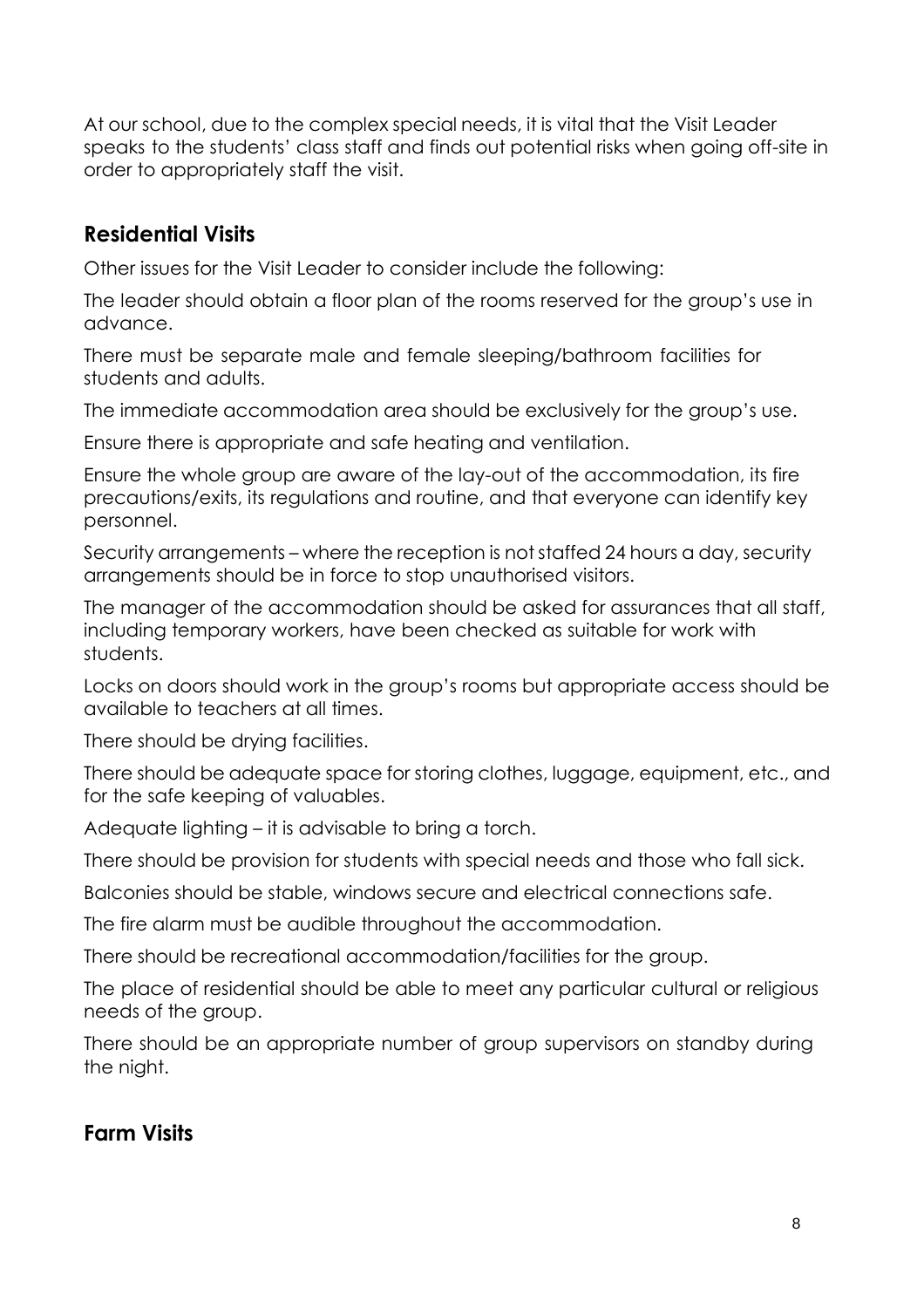Farms can be dangerous even for the people who work on them. Taking students to a farm should be carefully planned. The risks to be assessed should include those arising from the misuse of farm machinery and the hazards associated with E coli 0157 food poisoning and other infections.

Check that the farm is well-managed; that it has a good reputation for safety standards and animal welfare; and that it maintains good washing facilities and clean grounds and public areas. Always undertake a pre-visit.

There are some basic safety rules. **Never let students:**

Place their faces against the animals or put their hands in their own mouths after feeding the animals.

Eat until they have washed their hands.

Sample any animal foodstuffs.

Drink from farm taps (other than in designated public facilities).

Ride on tractors or other machines.

Play in the farm area.

Further advice is contained on the Health and Safety Executive's website – Preventingor Controlling Ill Health from Animal Contact at Visitor Attractions or Open Farm.

# **Clothing**

Specific clothing will be determined by:

Weather.

The nature of the activity.

Where and when the activity takes place.

When using providers, it is important to know what clothing/equipment is required andthat it is suitable.

# **Communicating with Parents**

Parents should be informed in writing of any off-site activity unless it is a regular part of the school curriculum which parents have already been informed about.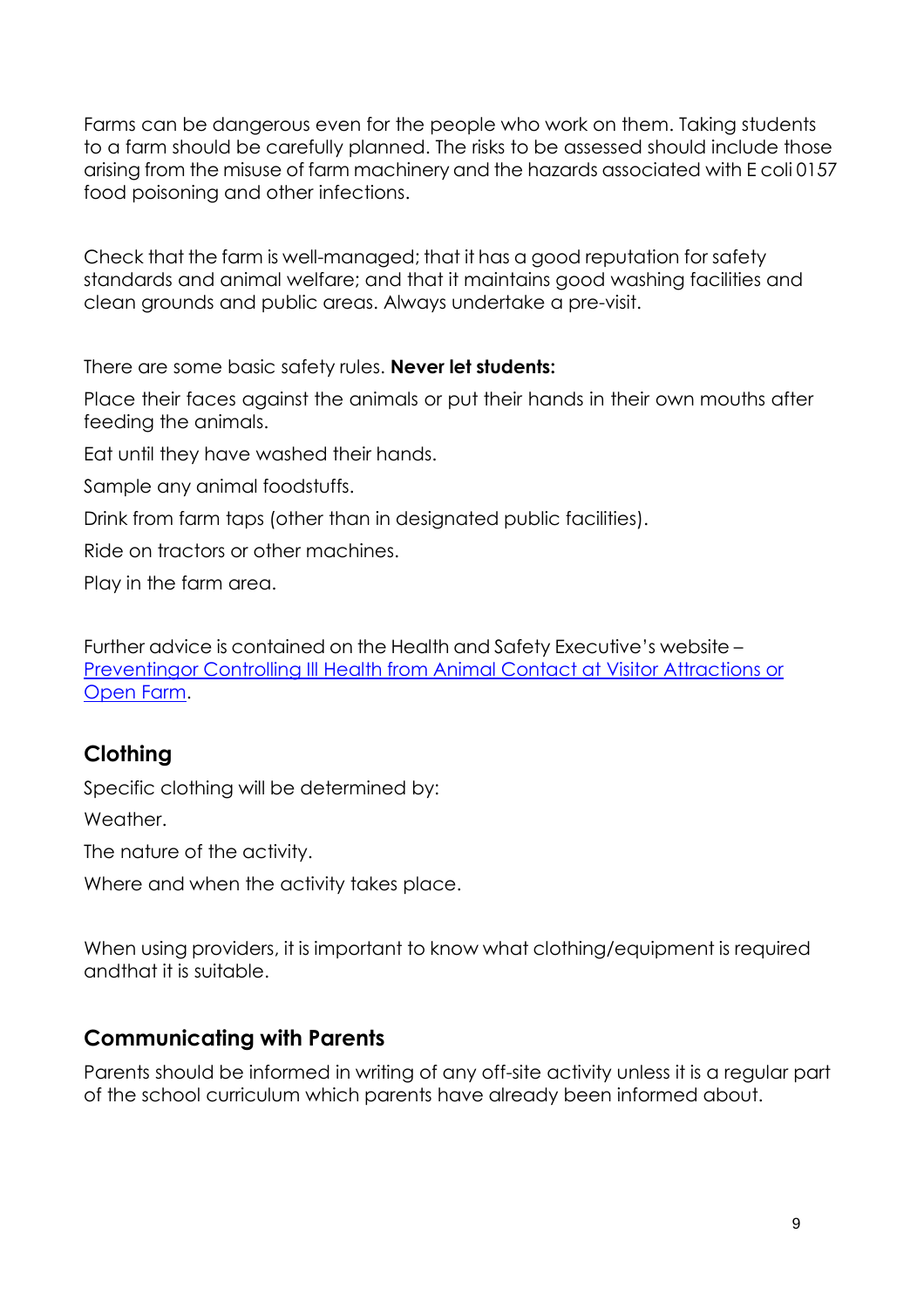Before residential visits parents should be encouraged to attend a briefing meeting where written details of the proposed visit should be provided. There should be alternative arrangements for parents who cannot attend or who have difficulty with communication in English. This is a legal requirement. Parents need to be aware thatthe teachers and other staff on the visit will have a 'duty of care'.

The following information on matters that might affect student health and safety should be given to parents:

Dates of the visit.

Visit objectives.

Times of departure and return – parents must have agreed to meet their child on return.

The location where the students will be collected and returned.

Mode(s) of travel including the name of any travel company.

The size of the group and the level of supervision at all times

Details of accommodation with security and supervisory arrangements on site.

Details of provision for educational or medical needs.

Procedures for students who become ill.

Names of leader, of other staff and of other accompanying adults.

Details of the activities planned and of how the assessed risks will be managed.

Standards of behaviour expected and general group discipline, including prohibited items. This information may take the form of a code of conduct which parents should sign.

What students should not take on the visit or bring back.

Details of insurance taken out for the group as a whole in respect of luggage, accident, cancellation, medical cover, any exceptions in the policy and whether parents need to arrange additional cover.

Clothing and equipment to be taken.

The pro-formas '**Information Required from Parents/Guardians Prior to Residential Off-Site Visits'** and '**Consent Form for Off-Site Visits'** will need to be completed and returned for each student in the group.

Medical Consent Forms part of the parental consent form. Parents are asked to agree to the student receiving emergency treatment, including the administration of a general anesthetic and to surgical operations in the case of an emergency (in accordance with the recommendation of a qualified medical practitioner).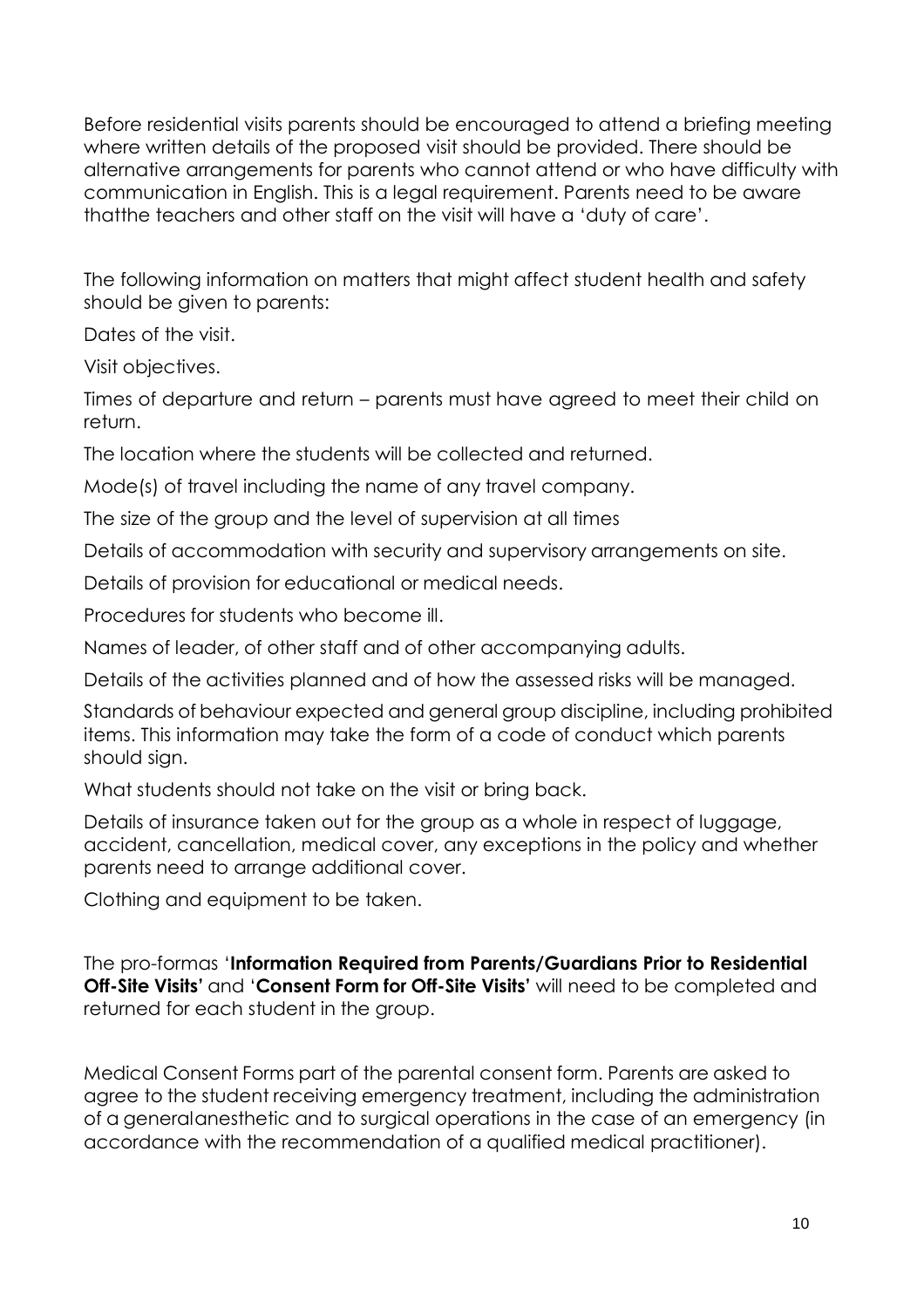If parents do not agree to this, the Headteacher may decide to withdraw the child from the visit – given the additional responsibility this would entail for the Visit leader.

# **Contact with Parents during a Residential Visit**

The Visit Lead should ensure that parents can contact their child via the school contact and the group leader in the event of a home emergency, and that they have a number to ring for information in the event of an incident during the visit or a late arrival home.Parents should therefore:

Know the destination details.

Be aware of the emergency contact arrangements at home and at all the venues the group will visit.

Provide contact numbers for day and night use in an emergency.

Group leaders should arrange for parents to be told by the school of the group's safe arrival using SMS Service.

# **Use of Mobile Telephones**

Students will not be permitted to take their mobile phones on visits, including residentialvisits.

# **Students with Specific Special Educational or Medical Needs**

Every effort should be made to include students with specific special educational or medical needs in school visits, whilst maintaining the safety of everyone in the group.

**Special attention should be given to appropriate supervision ratios** and additional safety measures may need to be addressed at the planning stage.

Additional safety measures to those already in place in school may be necessary to support students with medical needs during visits. Arrangements for taking medication and ensuring sufficient supplies for residential visits may be required.

All teachers supervising visits should be aware of a students' medical needs and any medical emergency procedures.

Summary sheets held by all teachers, containing details of each student's needs (within their assigned responsibility group), and any other relevant information provided by parents/carers, is one way of achieving this.

The Visit leader should discuss the student's individual needs with the parents.

The Visit leader should check that the insurance policy covers staff and students with pre-existing medical needs.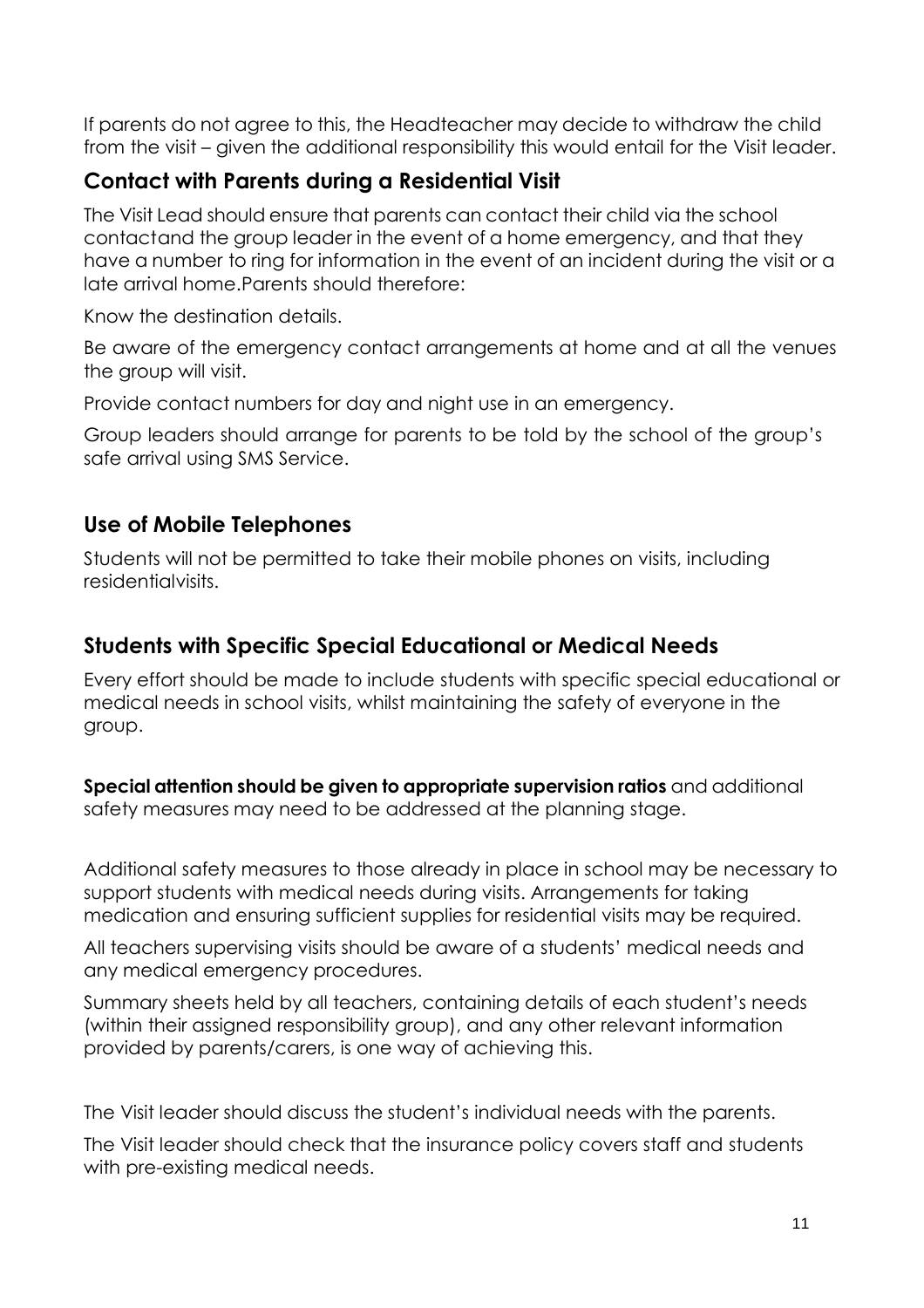Any limitations or problems that a student with specific special educational needs may have, should be taken into account at the planning stage and when carrying out the risk assessment.

Off-site visits may pose additional difficulties for our students due to their SEND and the behaviour of some students may prove challenging. The following factors should be taken into consideration:

Are the students capable of taking part in and benefiting from the activity?

Can the activity be adapted to enable the students to participate at a suitable level?

Will additional/different resources be necessary?

Are the students able to understand and follow instructions?

It is always beneficial that at least one of the staff knows the student well and appreciates their needs fully. The group leader should discuss the visit with the parents of students with particularly complex SEND to ensure that suitable arrangements have been put inplace to ensure their safety.

# **Scope of Educational Visits**

Visits should be arranged that will support and enhance the planned curriculum. This may also be used as either a spring board to learning or as a summing up of learning.As an open-minded special school, we will likely include visits to all places of worship.These visits will both underpin the differing values and beliefs of other cultures and faiths and allow the students opportunities to explore different cultures and beliefs.

# **Procedure on the Day of a Planned Visit**

On the day of a planned visit, staff must complete one of the following forms: **Student Risk Assessment (Weekly/Regular)** or **Student Risk Assessment (Single Visit)**. These forms confirm the details of the visit (class name, day, location, time out, time in, staff involved with the visit and staff emergency contact details), the names of all students involved, the students' medical information, permission and that they are actually present on the day so that the school office know who is off-site if there is a fire alarmor evacuation.

On residential /out of hours trips, staff should also ensure that they take a copy of the**Visit Emergency Procedures Crib-card** with them on the day of any visits will be given out by the school EVC.

# *(Learning Outside the Classroom)*

**Tick list of things we need:**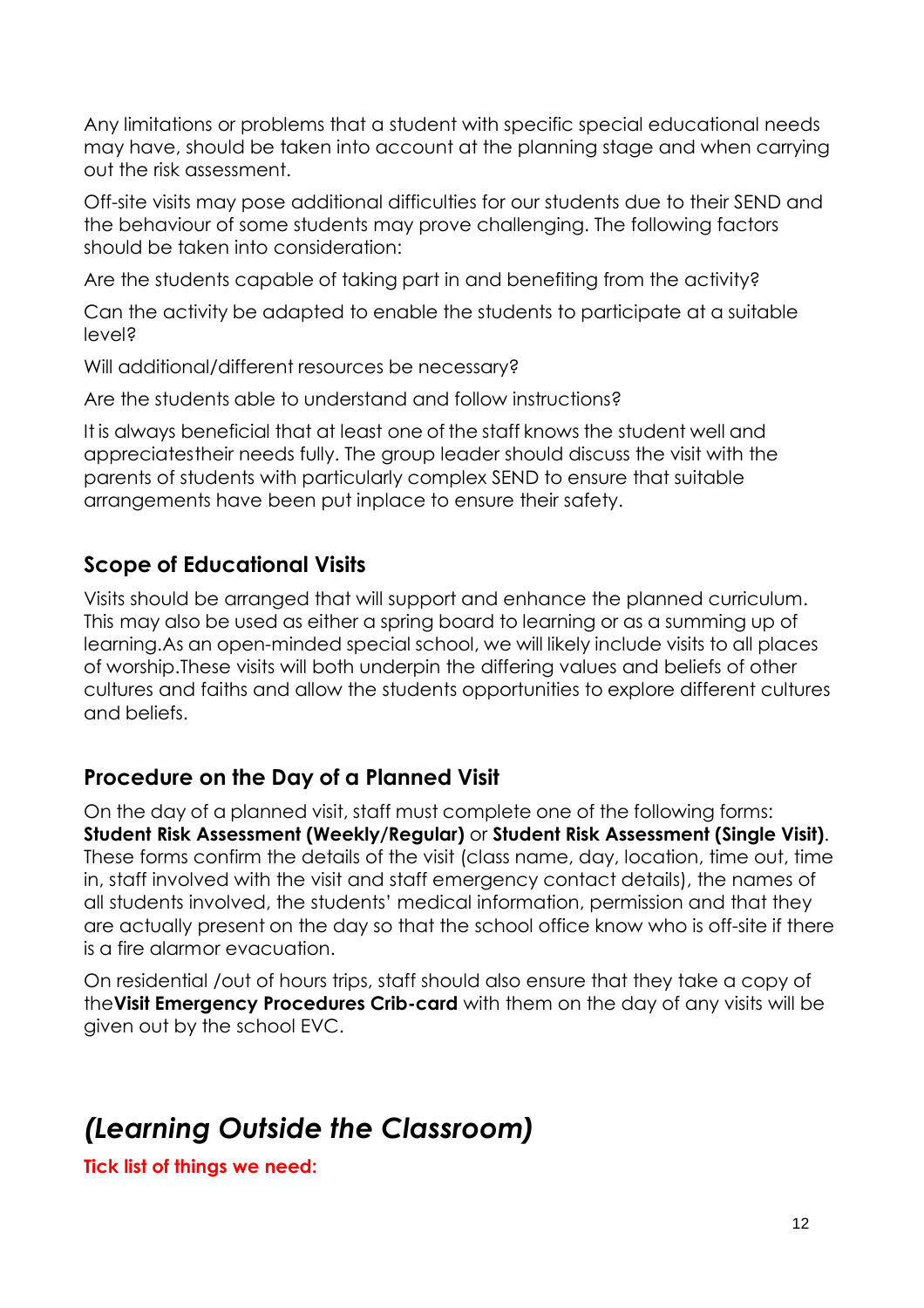# **Creating Tomorrow College Educational Visits Policy**

**Staff** - To wear identification badges.

#### **Parental consent:**

Forms need to be completed and **CHECKED** before the day of the trip. (Not for all trips, but polite to inform parents if off-site trip taking place)

Complete **Safety Check List** for your own information.

**Register -** How the class will be grouped with allocated adult. You do not need to take student addresses/contact details with you.

**Transport** - Minibus/MPV seating plan-staff to be sat amongst students.

#### **If more than one form of transport is being used it should be clearly stated WHO is in which vehicle.**

**Appropriate** - Ratio staff to students

#### **First aid**:

Kit-medication

Check medical and other needs of students/staff (diet) and ensure you have this list and medication with you. See Medical & Welfare Assistant for details

**Mobile phone -** Charged and Switched ON! –Staff members or school mobile

**Food** - Cancel dinners/pre book sandwiches. Tell school office at least 1 week before your planned trip.

#### **Spending money** - Set a limit?

#### **Cost of trip:**

Finance form to be completed at least 2 weeks in advance and handed into EVConce this has been approved it will be passed to school finance officer.

#### **SCHOOL FINANCE OFFICER WILL NOT RELEASE ANY MONEY UNLESS THEY RECEIVE A FORM SIGNED BY EVC**

#### **Sign Out:**

Leave list of all students/staff on trip with office**.** 

Accompanying adults need a copy too. (if a small group signing out on Entry Sign is adequate)

### **PLEASE ENSURE THAT YOU ARE AWARE OF THE EMERGENCY PROCEDURES ACTION PLAN AND HAVE DISCUSSED THEM WITH ACCOMPANYING STAFF AND STUDENTS.**

**Should an emergency incident occur, it is important that you concentrate on supporting students and staff. Once you have phoned school, we will inform parents/carers /next of kin.**